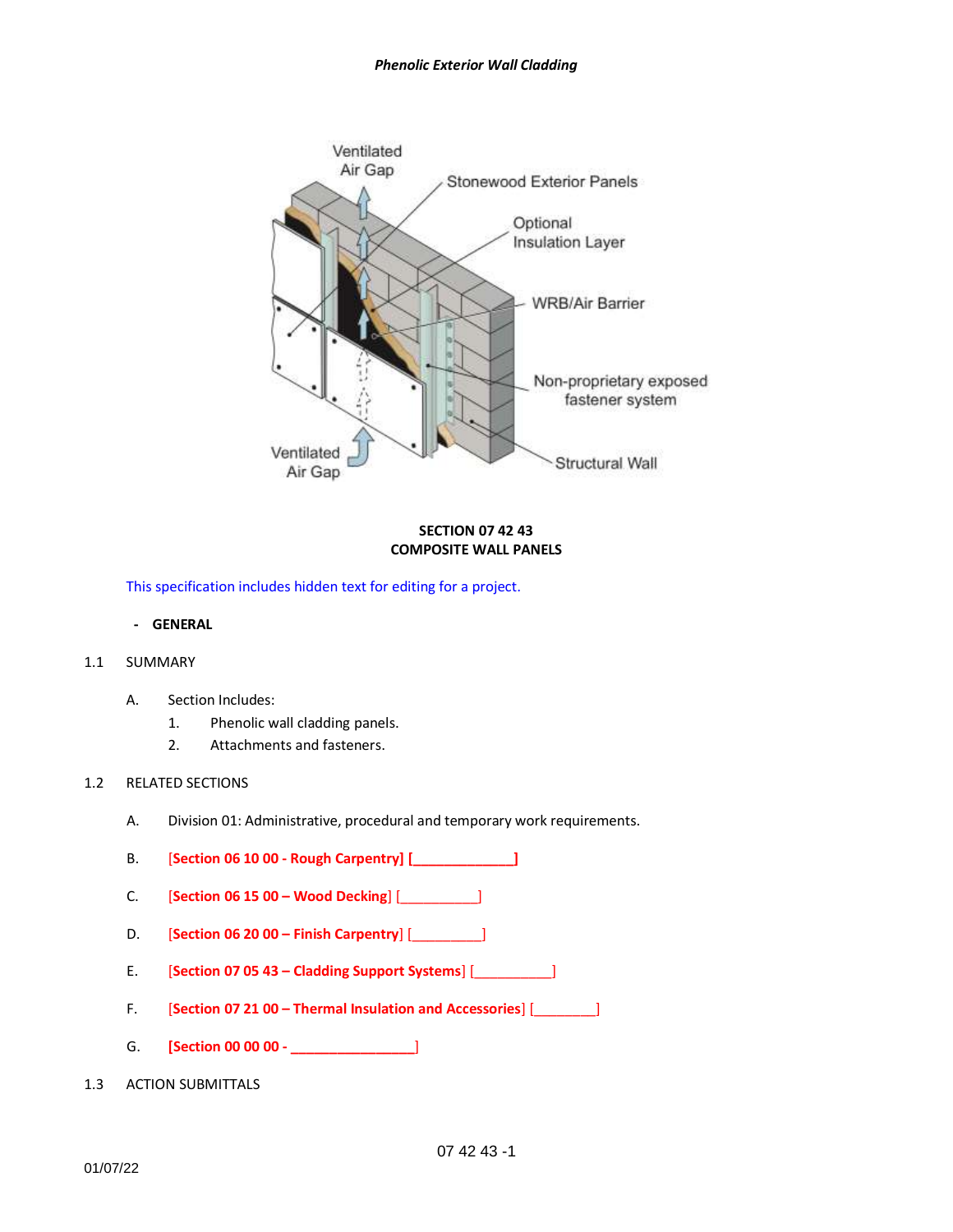- A. Shop Drawings: Include plans, elevations, and details, size and layout panels, flashing, rainscreen airflow, supports and attachments.
- B. Product Data: Technical data, physical properties and installation instructions for each component.
- C. Color Charts: Manufacturers standard color options.
- D. Samples: Submit manufacturers finished samples **[3-inch x 3-inch showing available colors] [12-inch x 12-inch in specified color]**
- E. Warranty:
	- 1. Manufacturer's warranty certificate.
	- 2. Installers written warranty statement.
- 1.4 INFORMATIONAL SUBMITTALS
	- A. Installer: Installation experience statement.
	- B. Testing and Evaluation Reports: Independent testing laboratory for the following for ASTM E84 and NFPA 285.

# 1.5 QUALITY ASSURANCE

- A. Manufacturer Qualifications:
	- 1. Minimum of **[10]** years successful experience producing phenolic materials.
	- 2. [**Produce FSC (®FSC-C115183) certified materials**]
	- 3. Domestic factory assembly, shop fabrication and pre-finishing
- B. Installer Qualifications:
	- 1. Minimum 2-years [documented] installation experience of specified materials.
- C. Single Source Responsibility:
	- 1. Materials from a single manufacturer for each component and warranty.
- D. Pre-Installation Conference: Convene to review the following:
	- 1. Areas of installation.
	- 2. Framing and rough carpentry.
	- 3. Connections to adjacent surfaces and transitions.
	- 4. Structural requirements and anchoring locations.
- E. Mock-Up:
	- 1. [Full-size] or [8-foot x 8-foot] or [ ] mockup erected at site, to verify color, workmanship and installation details as determined by architect.
	- 2. Complete assembly, color, sheen and model.
- 1.6 FIELD CONDITIONS
	- A. Do not install panels on wet or frozen substrate.
- 1.7 DELIVERY, STORAGE, AND HANDLING
	- A. Deliver, store, and handle materials following manufacturer instructions.
	- B. Immediately upon delivery notify manufacturer of damaged or defective materials for replacement. 1. Verify manufactures labels meet approved product name, color, texture and finish.
	- C. Store factory sealed materials indoors, above grade and protected from sun, weather and materials that could cause staining or discoloration of finish.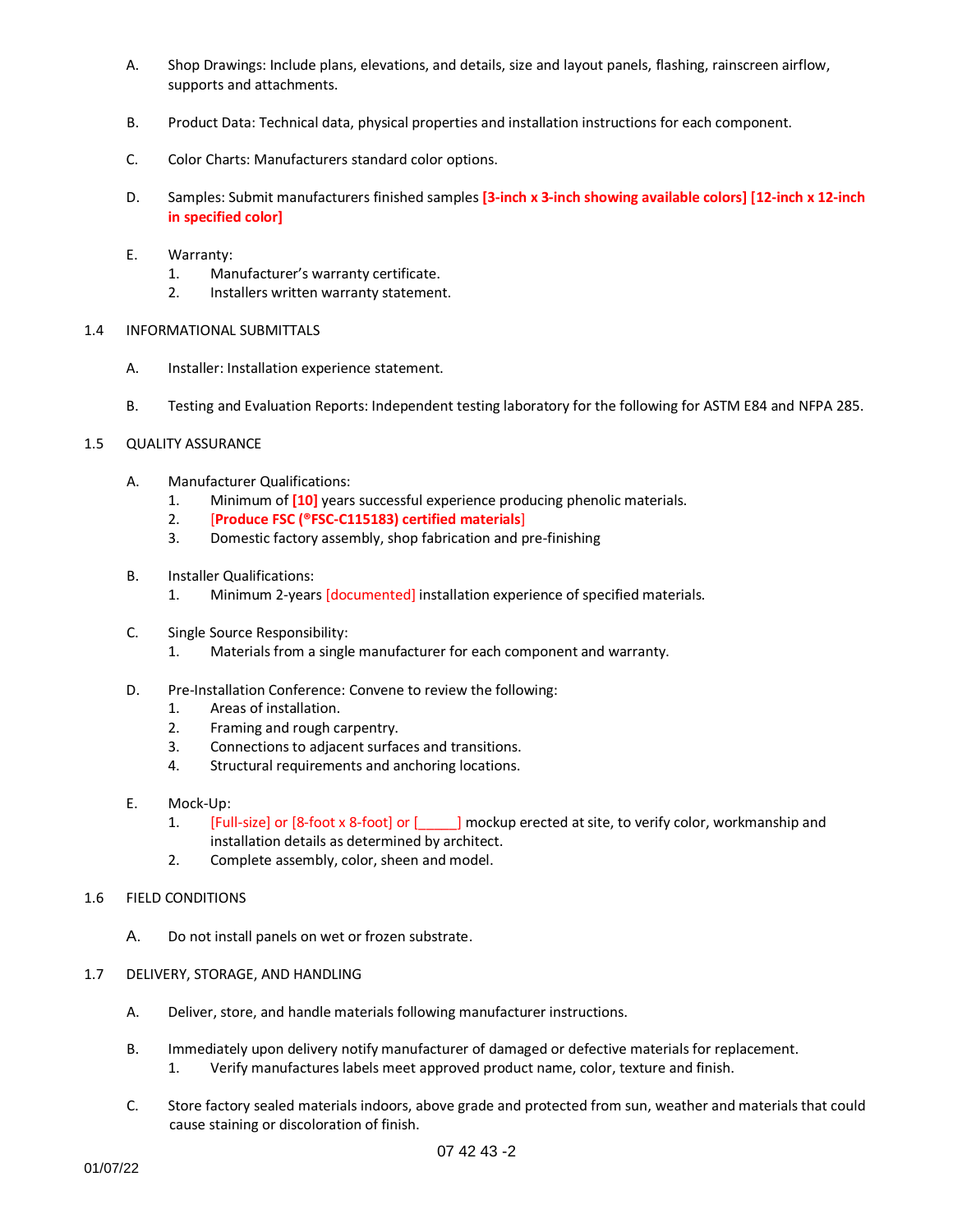1. Maintain humidity levels less than 65 percent relative humidity prior to installation.

### 1.8 WARRANTY

- A. Manufacturer to warrant against material defects and manufacturing tolerances for a period of 10-years.
- B. Installer to warrant against installation defects for a period of **[2] [4]-**years. Repair or replace materials during warranty period at no cost to Owner.

### **PART 2 - PRODUCTS**

#### 2.1 MANUFACTURERS

- A. Basis of Design: Fiberesin Industries, Inc. N48W37031 E. Wisconsin Avenue, Oconomowoc, WI: (262) 567- 4427 [www.stonewoodpanels.com;](http://www.stonewoodpanels.com/) email[: info@fiberesin.com](mailto:info@fiberesin.com)
- B. Substitutions: [Not permitted.] [**Refer to Division 01.**]

#### 2.2 MATERIALS

- A. Phenolic Exterior Wall Cladding: Solid phenolic laminate panel with UV protective clear coat.
	- 1. Style: **[** ] Color: [
	- 2. Install Pattern: [Running bond] [25-percent running bond] [50-percent running bond] [Stack bond]
	- 3. Finish: Factory #60 matte
	- 4. Thickness: [5/16 inch (8mm) Exposed Fastener (EF) & Stonewood Stack (SS)] [3/8 inch (10mm) Concealed Fastening (CF)]
	- 5. Panel Core: Phenolic resin treated layer, black and natural brown kraft paper.
	- 6. Decorative Layer: Melamine resin, proprietary pigmented and treated.
	- 7. Weather and UV Resistant Layer: 2-mil, proprietary layer combining pigment protection, Ultraviolet light and weather resistant layer.
	- 8. NFPA 285 Approved Assembly.
- B. Physical Properties
	- 1. Flexural Strength, ASTM D790
		- a. Machine Direction: 19,000 psi
		- b. Cross Direction: 16,000 psi
	- 2. Flexural Modulus, ASTM D790
		- a. Machine Direction: 1,300,000 psi
			- b. Cross Direction: 1,000,000 psi
	- 3. Tensile Modulus, ASTM D638
		- a. Machine Direction: 14,000 psi
		- b. Cross Direction: 10,000 psi
	- 5. Structural Performance: Withstand design wind load based on building code, but not less than 23psf with maximum L/180 tested to ASTM E330.
	- 6. Fire Performance:
		- a. Flame Spread/Smoke Developed: Class A tested to ASTM E84
		- c. Ignition Temperature: Greater than 650 degrees F (350 degrees C) above ambient, tested to ASTM D1929.
		- d. Extended Surface Burn: Max Flame Front less than 10 feet, tested to ASTM E2768
		- e. When required for compliance with local building codes, wall assemblies shall not ignite when exposed to a radiant heat energy source, NFPA 268
		- f. Wall assemblies shall meet performance requirements of NFPA 285
	- 7. Finish Performance:
		- a. Humidity Resistance: No cracking, checking, crazing, erosion, delamination, distress, tested to ASTM D2247.
		- b. Salt Spray Resistance: No cracking, checking, crazing, Erosion, Delamination, or distress, tested to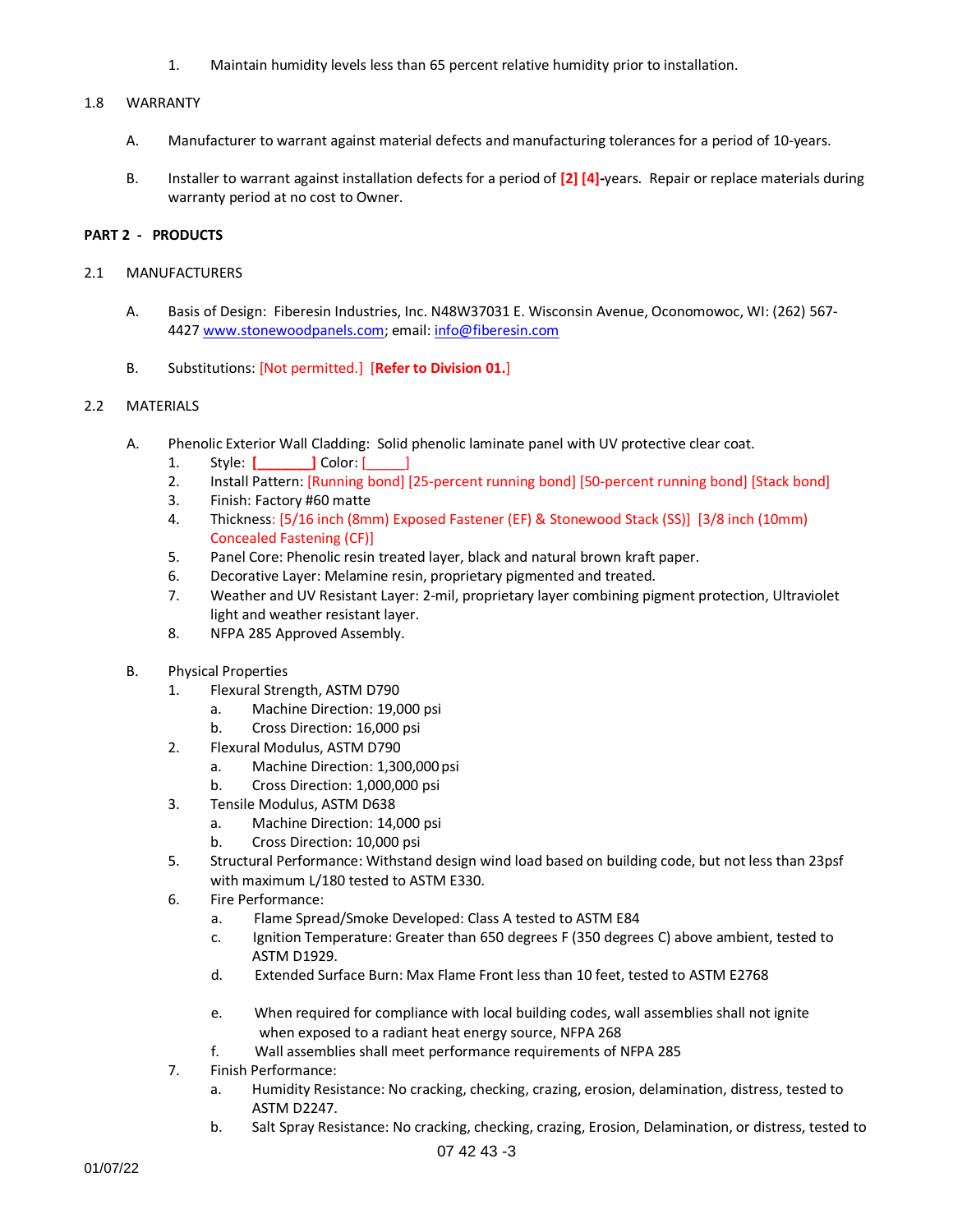ASTM B117.

c. Weather Exposure: Maximum gray scale change of 3-4 according to DIN EN 438-2 when tested to ASTM D2244 at accelerated – 3000 Hours in Atlas Type Weatherometer using cycle of 102 minutes light and 18 minutes diminished light and demineralized water.

## 2.3 FABRICATION

- A. Panels: Solid phenolic impregnated kraft paper wall panels with no voids, air spaces or foamed insulation in the core material.
- B. Panel Dimensions: Field fabrication shall be allowed where necessary but, shall be kept to an absolute minimum. All fabrication shall be done under controlled shop conditions when possible.
- C. Fabrication Tolerances: Manufacturer to provide shop fabrication and pre-finishing for a warranted finish.
	- 1. NEMA Testing Results
		- a. Dimensional Change, 3.11 test
			- 1. Length (Machine Direction): 0.25 percent
			- 2. Width (Cross Direction): 0.50 percent
		- b. Weight Per Unit Area:
			- 1. Pounds/ square feet: **[2.23] [2.68]**
			- 2. Kilograms/ square meter: **[10.93] [13.12]**
			- 3. Density: 86 pounds per cubic foot

## 2.4 ACCESSORIES

- A. Fasteners: Manufacturer approved austenitic stainless-steel fastener with bi-metal welded carbon steel point. 1. **[Concealed fasteners] [Exposed fasteners in [standard stainless steel]** [ \_\_\_ color] finish]
- B. Attachment System: Manufacturer NFPA 285 tested sub-frame system to support a cladding weight of up to 8 pounds per square foot, fabricated of 6005A T6 extruded aluminum.

1. [Stonewood Class A-285 8mm Exposed faster mounting] [Stonewood Class A-285 10 mm Concealed fastener mounting System] [Stonewood Class A-285 8mm Stack plank mounting system]

C. Weather Barrier: [Tremco ExoAir 110AT] [Doerken Delta Maxx]

### **PART 3 EXECUTION**

- 3.1 EXAMINATION
	- A. Examine materials, installation instructions, and review manufacturer's instructions on site.
	- B. Verify panel style, color, and fasteners are approved by Architect.
	- C. Verify substrates and adjacent surfaces are level and plumb for installation.
		- 1. Do not begin work until construction has progressed to allow installation of materials.
		- 2. Confirm sheathing is plumb and level, with no deflection greater than 1/4- inch in 20 feet.
		- 3. Verify manufacturers fastener spacing requirements.
		- 4. Verify proper hole diameter in panels per manufacturer's instructions.
	- D. Proceed with work when construction has progressed to allow a warranted installation.
		- 1. Installation deems acceptance of work for a warranted installation.

### 3.2 INSTALLATION

A. Install in accordance with manufacturer's instructions and Shop Drawings, maintaining required 1-inch ventilation spacing requirement.